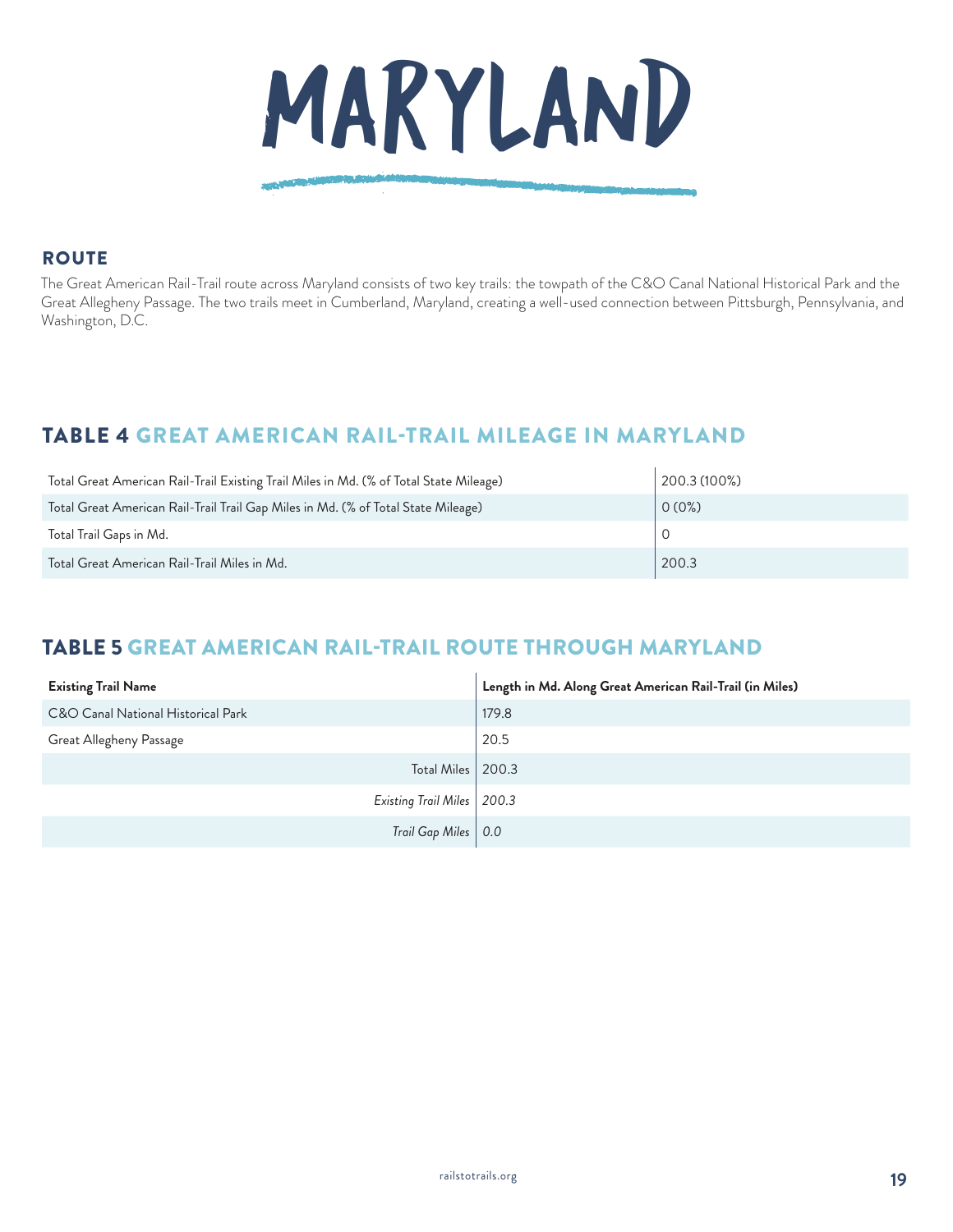

greatamericanrailtrail.org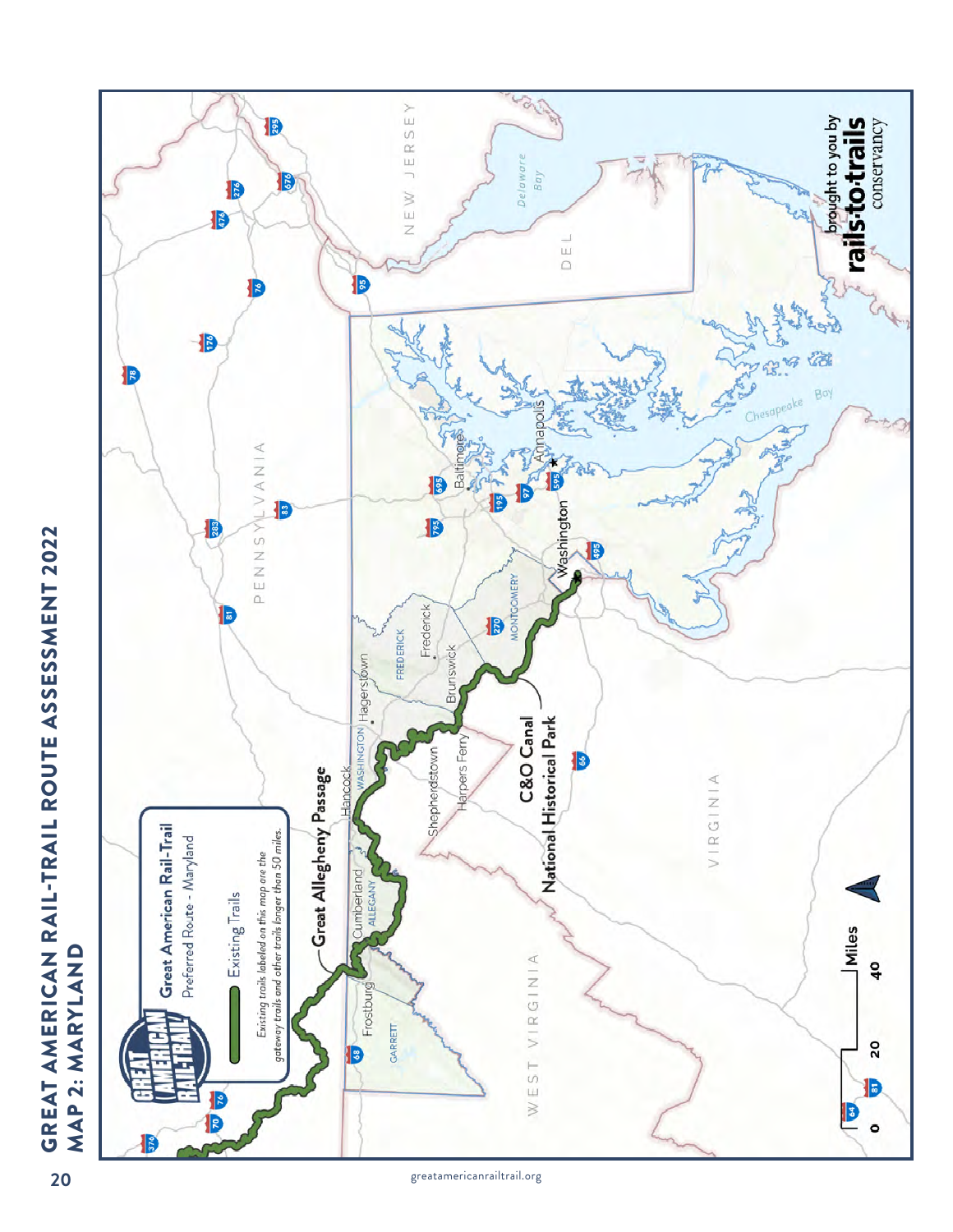### GREAT AMERICAN RAIL-TRAIL ROUTE ASSESSMENT MARYLAND

# C&O CANAL NATIONAL HISTORICAL PARK In recent years, the C&O Canal National Historical Park was

| Total Length (in Miles)                                              | 184.5                                                                   |
|----------------------------------------------------------------------|-------------------------------------------------------------------------|
| Total Length Along Great<br>American Rail-Trail in Md.<br>(in Miles) | 179.8                                                                   |
| <b>Trail Type</b>                                                    | Canal                                                                   |
| Surface Type                                                         | Crushed stone, dirt, gravel                                             |
| Trail Manager                                                        | National Park Service                                                   |
| Website                                                              | $\cdot$ nps.gov/choh/index.htm<br>· canaltrust.org                      |
| TrailLink Map                                                        | traillink.com/trail/chesapeake--<br>ohio-canal-national-historical-park |

Entering Maryland from Washington, D.C., the C&O Canal Towpath will host the Great American Rail-Trail for almost 180 miles to the towpath's western terminus in Cumberland, Maryland. The National Park Service owns and maintains the towpath, though its budget has been decreased over the last several years. Trail users report ruts, potholes, muddy sections, vegetation and root encroachment and a central grass strip along the towpath. To formally document the surface condition along the C&O Canal Towpath, the Allegheny Trail Alliance commissioned a safety assessment in the fall of 2016. The condition of the entire 184.5 miles along the towpath was broken down into the following four categories:

- "Very Good" roughly 3 miles (2%)
- "Good" roughly 42 miles (23%)
- "Fair/Poor" roughly 89.5 miles (48%)
- "Poor" roughly 50 miles (27%)

To elevate the surface condition of the towpath, the Allegheny Trail Alliance's safety assessment made eight recommendations: 1) remove the center grass strip, 2) correct ruts and potholes, 3) remove dangerous roots, 4) remove dead trees along the towpath, 5) correct informal paths across the towpath, 6) develop criteria to standardize surface material, 7) resurface the towpath and 8) amend routine maintenance practices.

only able to resurface about 1 to 3 miles of the towpath annually. The Allegheny Trail Alliance's safety assessment recommends a five-year towpath repair program to address 79.1 miles, including most of the worst sections of the trail. The estimated total cost to address these 79.1 miles was \$8,945,101. In 2019, the C&O Canal National Historical Park adopted the five-year repair program and sought funds to complete this resurfacing effort through its annual operating budget and funding applications through the Transportation Alternatives (TA) program administered by the state of Maryland.

Years 1 through 4 of the five-year resurfacing effort have been completed for a total of approximately 62 newly surfaced miles. The state of Maryland has provided over \$4 million in TA program funding for these first four phases. Phase 4 was completed in early 2022, resurfacing approximately 14 miles between Sharpsburg and Downsville, Maryland. The TA program has allocated \$1.1 million to support this effort. Fundraising is underway to complete the fifth and final phase of resurfacing, expected to be completed in 2023.

The National Park Service has identified several other ongoing maintenance needs for the C&O Canal Towpath that will require additional funding to maintain the long-term integrity of the trail. These maintenance needs include:

- Conducting a hydrology study to assess the condition of the 150 to 200 culverts that pass underneath the towpath, as well as their ability to convey the volume of water that flows through them. Funding was allocated for this culvert study in the fall of 2021, and results are expected by the spring of 2023. At that point, attention will pivot to allocating sufficient resources to complete necessary repairs that were identified in the study.
- Shoring up and removing trees that have grown into the stone revetment walls that help keep the towpath from eroding into the Potomac River.
- Filling in some of the locks on the canal side to prevent further erosion of the trailbed.